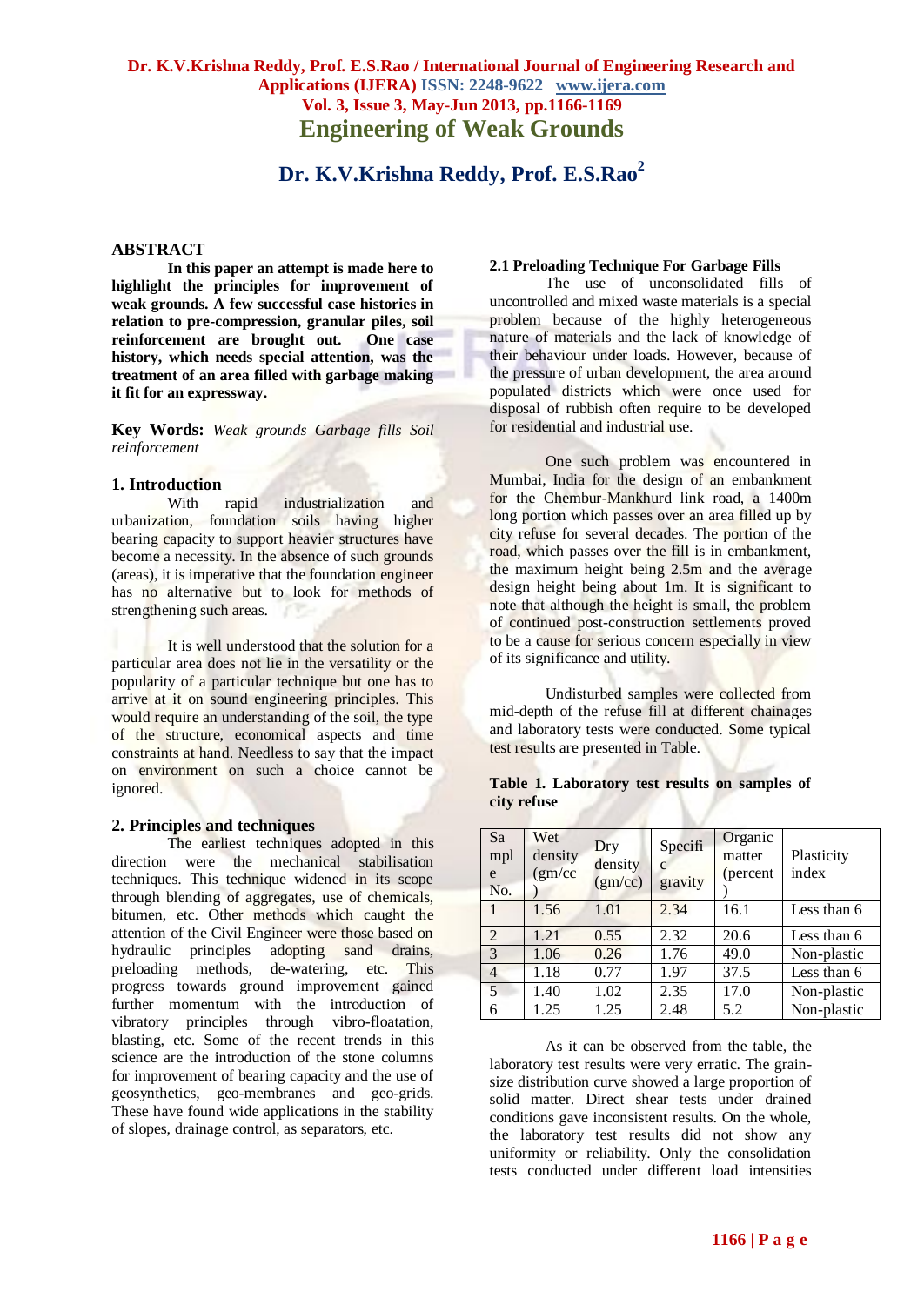### **Dr. K.V.Krishna Reddy, Prof. E.S.Rao / International Journal of Engineering Research and Applications (IJERA) ISSN: 2248-9622 www.ijera.com Vol. 3, Issue 3, May-Jun 2013, pp.1166-1169**

gave time-settlement curves, which followed a trend similar to those of peats. There were no welldefined stages of primary or secondary consolidation as are normally obtained in the case of inorganic clays.

Realizing that the laboratory investigations do not provide any reliable basis for predicting the magnitude and the rate of settlement in the field as far as rubbish fills are concerned, a field test embankment was planned that could provide a meaningful and realistic basis for predicting both the magnitude as well as the rate of settlement of the prototype embankment. Thus, an embankment 60m long and 26m wide at top was raised in the refuse dump area to a height of 2.5m for a length of 45m and to a height of 3.7 m for the remaining length with side slopes of 1:2. Two different heights of embankment were adopted within the length of embankment so that he behaviour of test embankment could be seen under different load intensities. The embankment was fully instrumented with settlement platforms, displacement stakes and the Swedish Geotechnical Institute settlement gauge. The embankment was built up of moorum, the locally available granular material under strict quality control.

A study of the observational data over a period of one year indicated that about 50% of the settlement took place almost instantaneously upon placement of load. Another 28% of the total settlement occurred over a period of the next 3 months. Yet another 12% occurred over a period of the next 3 months and finally, about 10% of the total settlement took place over the remaining period of 6 months. The observations continued for about 1 1/2 years. There was no significant heave in any of the displacement stakes. There was also no noticeable rebound observed upon removal of load.

It would, therefore, seem that the settlement characteristics of a rubbish fill are, by and large, similar to those of peats. It appears that there is no reason to believe that the rubbish fill would by itself constitute a serious source of continuing significant settlements, beyond a period of 1 year by which time more than 90% of total settlement occurs. The simple technique of preloading can be effectively used for treating rubbish fills in comparison to the use of light weight materials, replacement methods, etc. which may prove to be prohibitively costly.

#### **2.2. Granular Piles In Soft Marine Clays**

The Outer Harbour Project in Visakapatnam has about 2m. of sand at the ground level underlain by 10 to 15m of soft marine clay supported by weathered rock below. When the Harbour authorities were confronted with the problem of stacking iron ore to a height of about 10m to export it to other countries in an area where it was possible only to stack up to 3m, the need for ground improvement arose. The marine clay had undrained shear strength of about 15kN/sq.m. Since ground improvement was to be taken up on a turn-key basis, the authorities finally decided to employ vertical drains either in the form sand drains or sand wicks, after studying the feasibility of several such techniques.

In order to understand the relative efficacy of the two, three test areas of size 34.14X 21.95m were selected. One of these areas was treated with vertical sand drains 38.1cm in diameter spaced at 2.1m centre to centre using the open mandrel technique.

Another area was treated with sand-wicks (jute bags filled with coarse sand under pressure), of 6.3cm diameter placed at 1.2m centre to centre. The third area was used as a control panel and was left untreated.

All three test areas were loaded with gravel and sand bags to an intensity of 88 kN/sq.m The loaded areas were instrumented with settlement gauges, heave stakes, inclinometers, and observations were made for a period of about one year. Field vane shear tests were also conducted regularly to measure the gain in strength and the results indicated that there was considerable improvement satisfactory to the objectives of the project.

The area treated with sand drains always recorded maximum settlement at given time period compared to sand wicks, thereby establishing their superiority in terms of effecting rapid artificial consolidation and gain in strength. The untreated area settled about 20% less but caused excessive lateral heave, indicating plastic flow. It was later decided to recommend gradual increase of height of iron ore stacks to benefit from the gradual gain in strength. Both sand drains and sand wicks proved successful, and sand drains, in particular, showed a better rate of gain in strength, over sandwicks. This is probably due to the reduction in effective diameter due to intrusion of clay particles affecting sand-wicks more than the sand drains.

#### **2.3. Drainage as A Measure Of Land Slide Control**

Landslides are not uncommon in the foothills of Himalayas and are a constant source of trouble for road communication. A large majority of these landslides are surficial in nature and are activated by heavy rainfall. These are classified as slumps, rotational slides, debris falls etc,.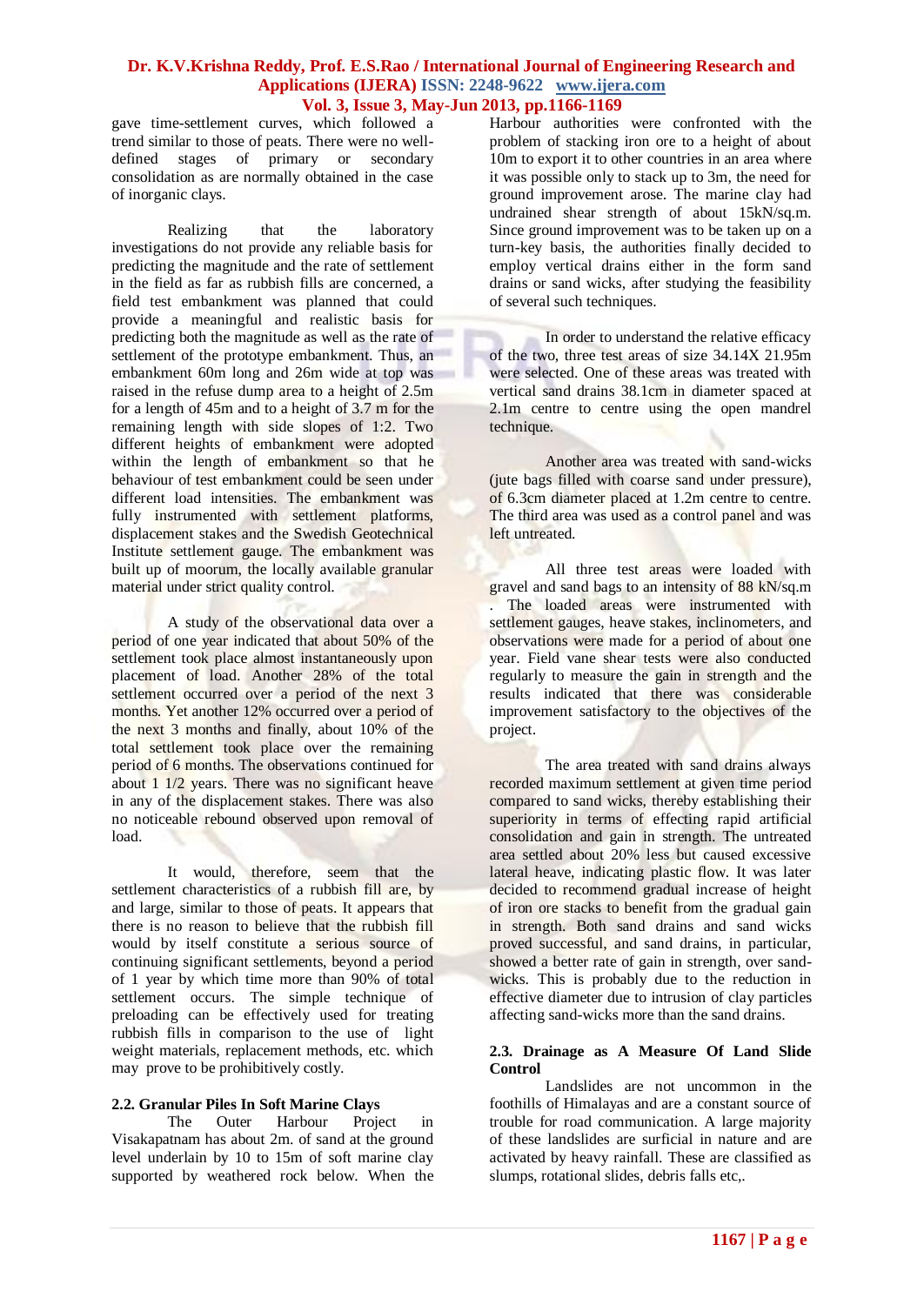## **Dr. K.V.Krishna Reddy, Prof. E.S.Rao / International Journal of Engineering Research and Applications (IJERA) ISSN: 2248-9622 www.ijera.com Vol. 3, Issue 3, May-Jun 2013, pp.1166-1169**

The foothills of Himalayas consist mostly rocks of sedimentary origin- shales and slates. Schists and gneisses of metamorphic nature are also plenty. Shales give a deceptive picture of high strength in dry state while they cause mudflows in the wet season. It becomes, therefore imperative that those of the regions associated with the highways in this region have to be protected from the influence of water.

A case history of a major landslide about 15 km south of Gangtok in Sikkim which had been a source of trouble for several decades is taken up in this paper to highlight how planned drainage alone could tame a massive landslide. The landslide is in fested with foliated biotite schists with well-defined planes of cleavage. The area falls under a zone of severe earth-quake intensity and had undergone intense tectonic activity. The type of the soil in the region is predominantly clayey silt and the thickness of mantle of soil overlying the rock was of the order of 4 to 5m. Heavy rainfall of about 3000mm causes constant disintegration of the rock and scanty vegetation leads to easy entry of water. Tension cracks could also be observed on the uphill side allowing free ingress of water further aggravating the problem and landsliding.

The slope uphill of the road is inclined about  $40^0$  and the downhill slope is flatter and meets the river deep below. Toe erosion due to the river is ruled out in this area. The road, which was built in 1957 with retaining structures, had to be rebuilt almost every year due to landslides. The road also sank several times and was even washed away. A new road is cut into the hill each time at different levels to keep the traffic through. Investigation into the cause of the failure of this hill slope was attributed to the process of continued disintegration of foliated schists under heavy rainfall. Lack of vegetative cover also contributed considerably to this accelerated disintegration.

It was therefore decided to construct two rows of lined surface drains horizontally 25m apart within the 70m high hill slope to trap the surface runoff. These drains extended far away from the slide area on both sides and were connected to culverts at the road level. Lined road side drains were provided on the uphill side of the road sufficient enough to carry the surface runoff away form the slide area. Deep-rooted grass and other plants were raised in consultation with the local forest authorities over the denuded slope. The tension cracks above the slide area were filled up with local soil in order that they did not serve as receptors to rainwater which otherwise would seep through and accelerate downward movement of the

soil mass. Further, the slope above and between each row of drain is levelled so that rain is water led into these drains without causing ponding.

There were initial problems for the stability and alignment of drains built on loose sloping fill but coupled with vegetative cover and gradual stability, the surface drains gave satisfactory results by reducing the frequency and magnitude of landslides. In a couple of seasons the slope was fairly stable without any cause for concern.

It was thus possible to control a major landslide, which was a source of perennial trouble through a network of drains (De-watering). Conventional methods of landslide control like earth retaining structures, etc would have proved to be costly without any guarantee for their own stability. With the advent of geo-membranes, soil nailing techniques etc., it is probable that such of these problems could be controlled more effectively and with in the time constraints.

#### **2.4. Reinforcing Strips To Strength An Approach Embankment**

Ratnam et.al., 1988 presented a case history of an approach embankment of a bridge in a built up area which required minimum space occupancy. Considering reinforced earth technique as the best suitable solution to overcome this difficulty, it was tried on the prototype embankment. The embankment was about 4m high, 10.5 m wide and 60m long over an approach ramp at a slope of 1 in 15. The sides were to be vertical faces supplemented by reinforcement and interlocking.

The basic skin elements used were G.I. semi-elliptical strips of size 240x25x0.1 cm and R.C.C cruciform panels fabricated specially for this purpose with interlocking edges of overall size 90x60x8 cm. The embankment was raised using granular moorum with usual compaction control. The reinforcing strips were connected by bolts and nuts. The semi-elliptical skin elements were moulded to the shape through a specially fabricated devise. The following measurements were made.

1. Lateral deformations of the reinforced earth walls

2. Lateral earth pressure on the panels through diaphragm type earth pressure cells.

3. Variation of tensile stress along the reinforcing strips using electrical resistance type strain gauges.

The lateral deformations were observed to be with in acceptable limits. They could still be corrected in future by providing stiffer and superior reinforcement elements. The lateral earth pressure